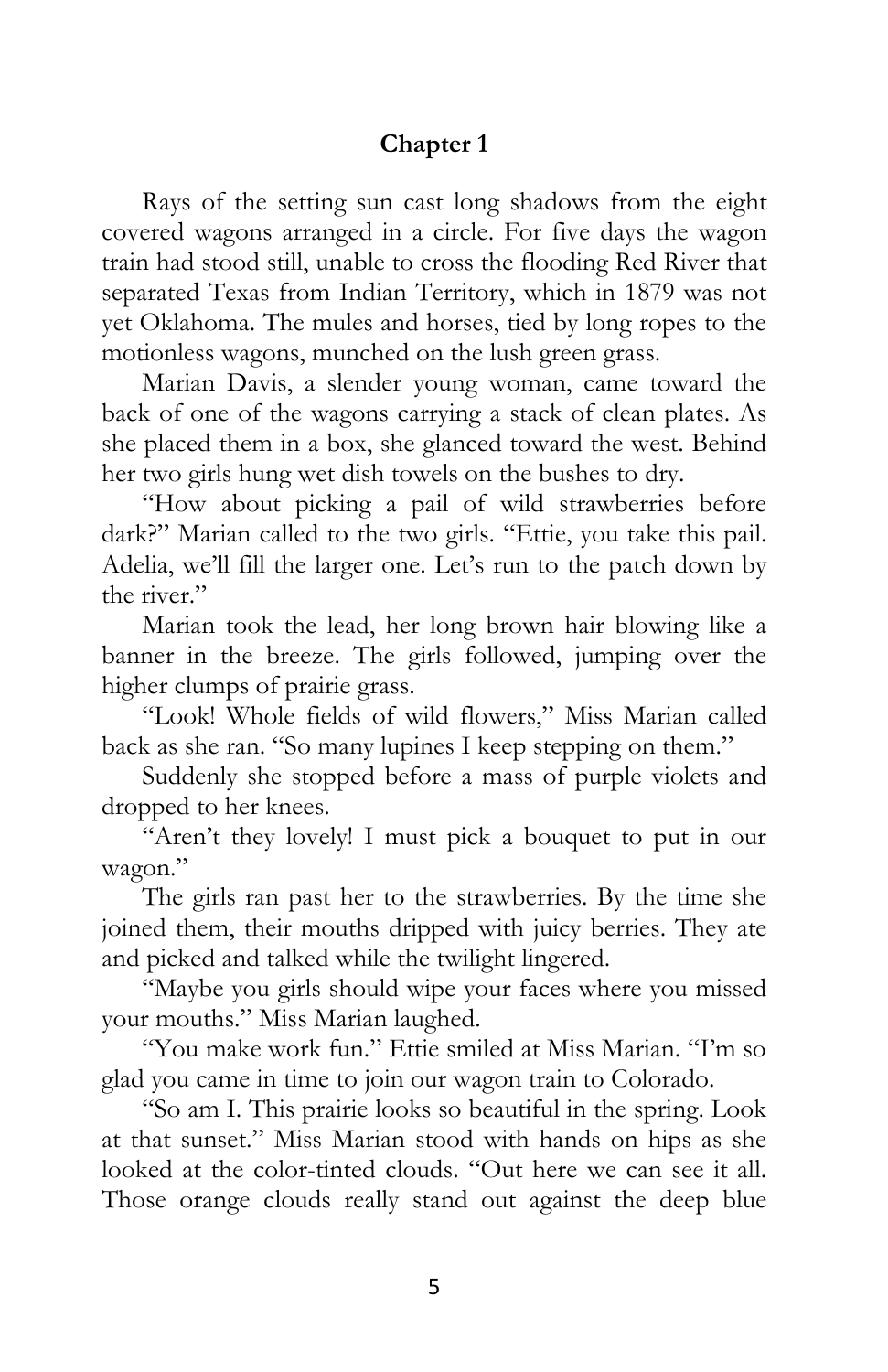heaven. In Michigan the houses pushed so close to each other that I could see only a little of the sky."

"How come you left Michigan and took the train all the way to Texas?" Adelia stuffed a strawberry into her mouth as she spoke.

"Because Elder and Mrs. White asked me to come. Mrs. White needs help in preparing her books. How else can others know the wonderful things God tells her in vision? Besides, she has so many letters to answer that she could never do it by herself."

"But how can you help her write books and answer letters when you spend all day cooking for the ten people in our part of the wagon train?" Ettie wanted to know. "Soon the river will go down. How can you write while we travel?"

"You know, girls, I too have been asking myself these same questions. Why did God call me to leave my work at the Review and Herald just now? I've spent most of my life with books, first teaching school, then later carefully checking the books at the publishing house before they were printed to be sure they had no mistakes. To me studying books seems like mining for gold. When I dig deep into them, I find treasure. Maybe that's why I love books so much!"

"But you like flowers too. Look, your apron pocket is full of violets." Ettie pointed.

"Aren't they pretty? After living indoors, I've never felt so free. Listen to the night sounds. Do you hear the low coo of the doves getting ready to go to sleep? Isn't that the sharp call of a killdeer?" Miss Marian smiled as she put her hand behind her ear while listening to the evening sounds.

"But just wait till you hear the coyotes howl. You'll get shivers down your back." Ettie shook just thinking about it.

Adelia reached for the pail of berries. "Let's go to the wagons. You make me scared. Don't we have enough strawberries now?"

"I think so." Miss Marian laughed. "Would you girls please take them and these violets to the wagon? I'd like to stay here for a while and watch the rushing water. Tonight the moon is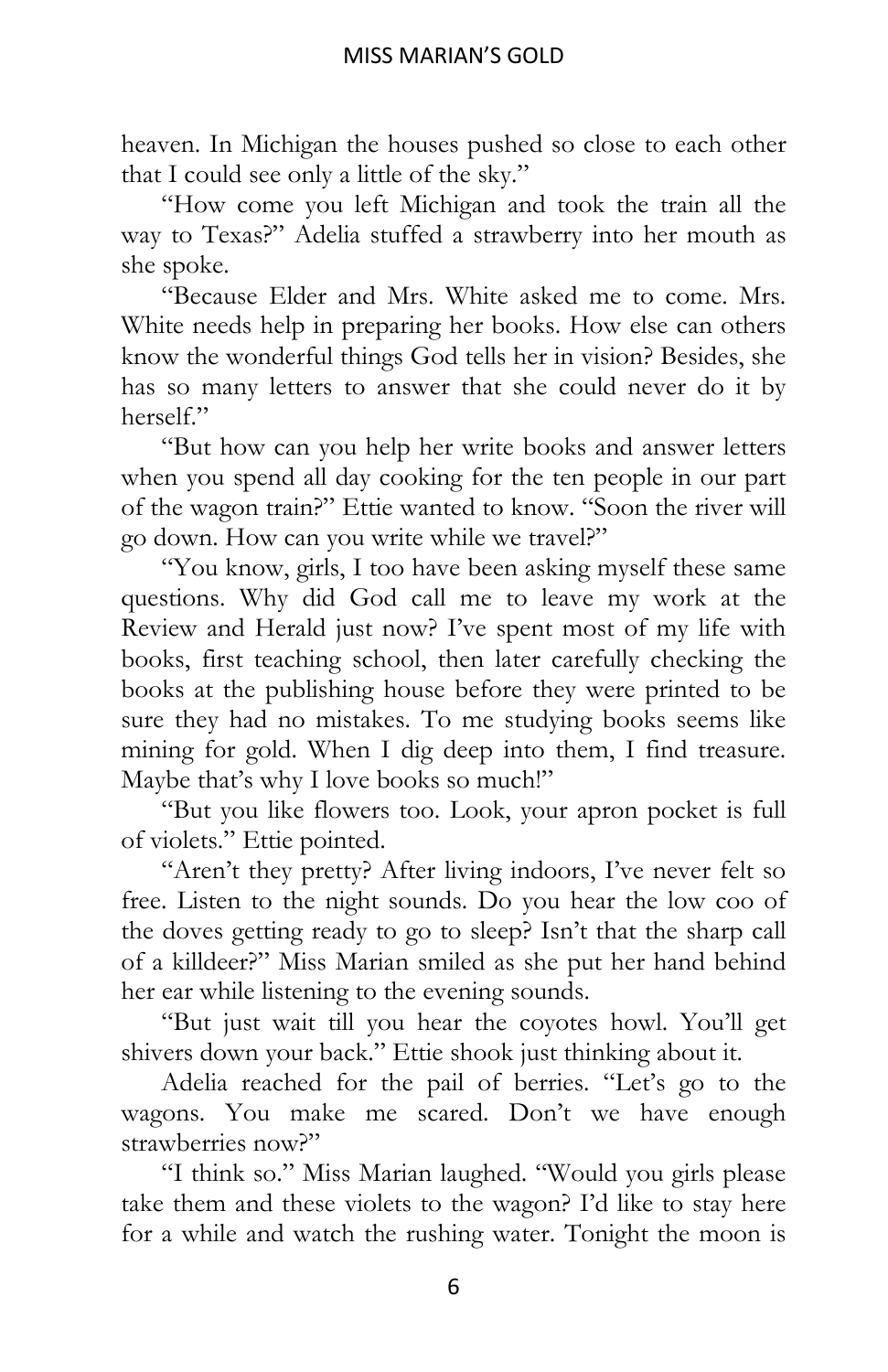full. Maybe the golden glow of the moonrise will reflect on the water. Besides, I need time to think and talk to God. Maybe He'll give me answers to my questions or, better yet, tell me where and how I can find the gold I'm looking for."

Miss Marian started down the path toward the river. The girls watched her for a minute. Without turning she called back.

"I'll join you at camp later. Be careful not to spill the berries."

Though the sky was almost dark, the girls easily found their way back to the wagons, for already the campfire in the circle burned brightly. Halfway to camp they stopped and looked back toward the river. The moon, just rising, looked like a huge golden ball in the sky. The outline of a young woman sitting on a rock, her head bowed, appeared through the early darkness.

"When Miss Marian talks, she makes me feel glad inside, like maybe I'm important to her," said Ettie.

"She talks to us almost as if we were grown up. Until she joined us, I didn't even notice the pretty wild flowers." Adelia paused a moment, then she went on, "This morning at dawn we listened together to the birds singing. When she smiles at me, I feel warm inside."

"She's pretty too," Ettie spoke up. "I wonder why she's not married. Have you noticed that whenever she's not cooking or doing other work, she's always looking in those books she brought with her? Adelia, what do you think she meant about God telling her where and how to search for gold?"

"I was going to ask you that, Ettie. I don't understand either. There seems to be a mystery about Miss Marian. Maybe we can find out when we get to know her better."

Just as the girls put the pails of strawberries in the wagon, Elder James White, the leader of the group of pioneer travelers, called out in his big voice, "Time for evening worship. Everyone, please come."

From each wagon men, women, and children hurried to the campfire.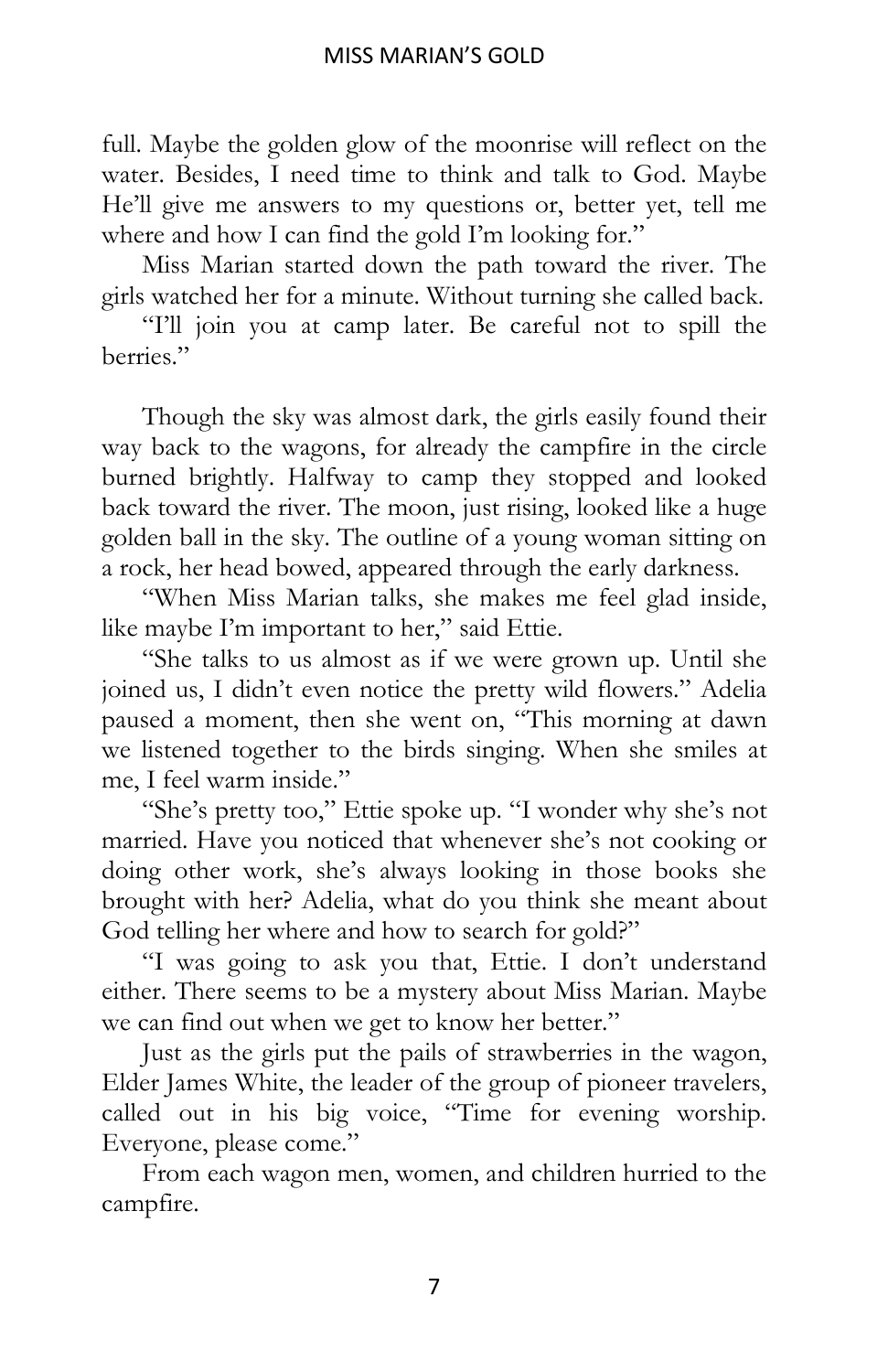Ellen White, Elder White's wife,' spread a blanket on the ground. Ettie Cole and Adelia Bears, nieces of Ellen White, pressed close to her, one on each side. She put her arms around both the little girls, who looked to her as a mother and a friend. They joined in singing "Shall We Gather at the River?"

Elder White spoke. "I have important news. As you know, we've waited here for five days. The water in the Red River is still flowing over the ferry dock so it can't operate. This afternoon I rode five miles upriver and found another ferry. The ferryman says he can safely pole our wagons across on his flatboat. We need to be on the trail before dawn.

"But there is still great danger. On the far side before we reach solid ground is a stretch of quicksand. Unless we drive off the flatboat quickly and do not stop, the wagons and mules could sink in deep. Being stuck in quicksand could mean a delay of many days or, worse still, the loss of our wagons and mules.

"Brothers and sisters, we have great need for help from God. Surely David's prayer in Psalm 69, verses 13 and 16, can be ours tonight.

" '0 God, in the multitude of thy mercy hear me… . Deliver me out of the mire, and let me not sink: let me be delivered … out of the deep waters. Let not the waterflood overflow me, neither let the deep swallow me up, and let not the pit shut her mouth upon me. Hear me, O Lord; for thy lovingkindness is good.'

"Let's kneel and plead with God that the flooding waters of the Red River will not cover us, or the deep quicksand swallow us up."

Ettie and Adelia knelt on the ground and added their simple prayers to those of Elder and Mrs. White. Then they walked quietly to their tent, thinking.

Inside Ettie whispered, "When I hear Mrs. White talk to Jesus, I know she's talking to a close friend - like He's right beside her. Are you afraid, Adelia?"

"No, not really. I'm sure Jesus is lots more powerful than quicksand." Then after a pause she added, "Ettie, do you